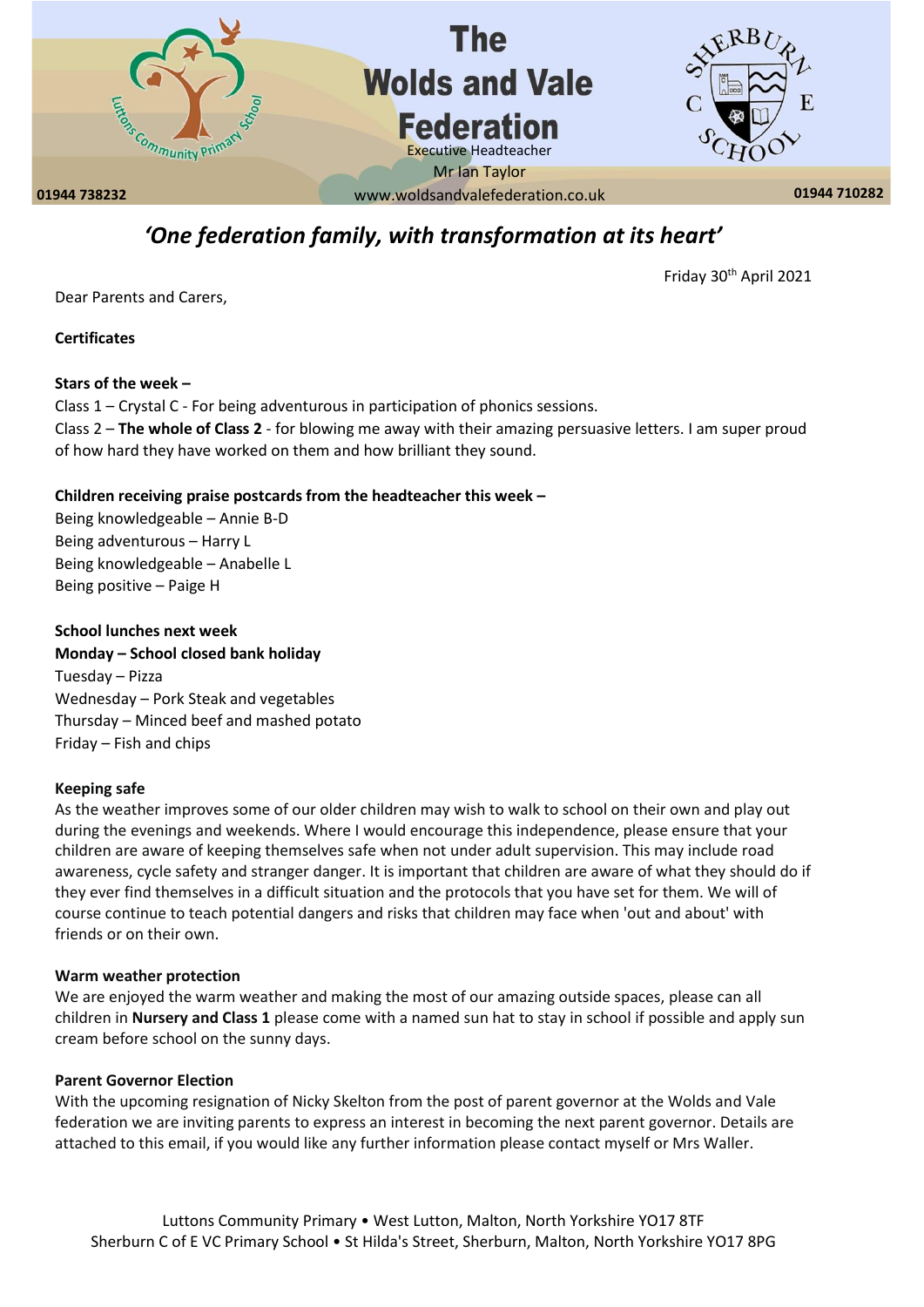

### **Site Improvement projects**

Work is progressing on our outdoor classroom we are very excited to see it progressing.



### **National survey of children, The Big Ask**

The new Children's Commissioner for England, Dame Rachel de Souza, has launched The Big Ask – the largest ever consultation with children aged 4 to 17 in England. It aims to find out children's concerns and aspirations about the future, so that the government can put children at the heart of our country's recovery from the coronavirus (COVID-19) outbreak.

Parents, care leavers and those working with children are also invited [to complete the adult survey](https://www.childrenscommissioner.gov.uk/thebigask/adults/) to share their views about the future for children and young people today, and what they think is holding young people back.

The results from this survey will help the Children's Commissioner identify the barriers preventing children from reaching their potential, put forward solutions and set ambitious goals for the country to achieve.

### **Community news**



We would like to invite you to our stay and play sessions operating every Thursday 1pm – 2.30pm (During term time) at Sherburn Play School, Sherburn CE Primary School, YO17 8PG

There will be themed activities for you and your child to share, stories and songs. Please come to the blue side gate where staff will meet you.

All children under 5 along with one parent or guardian are welcome.